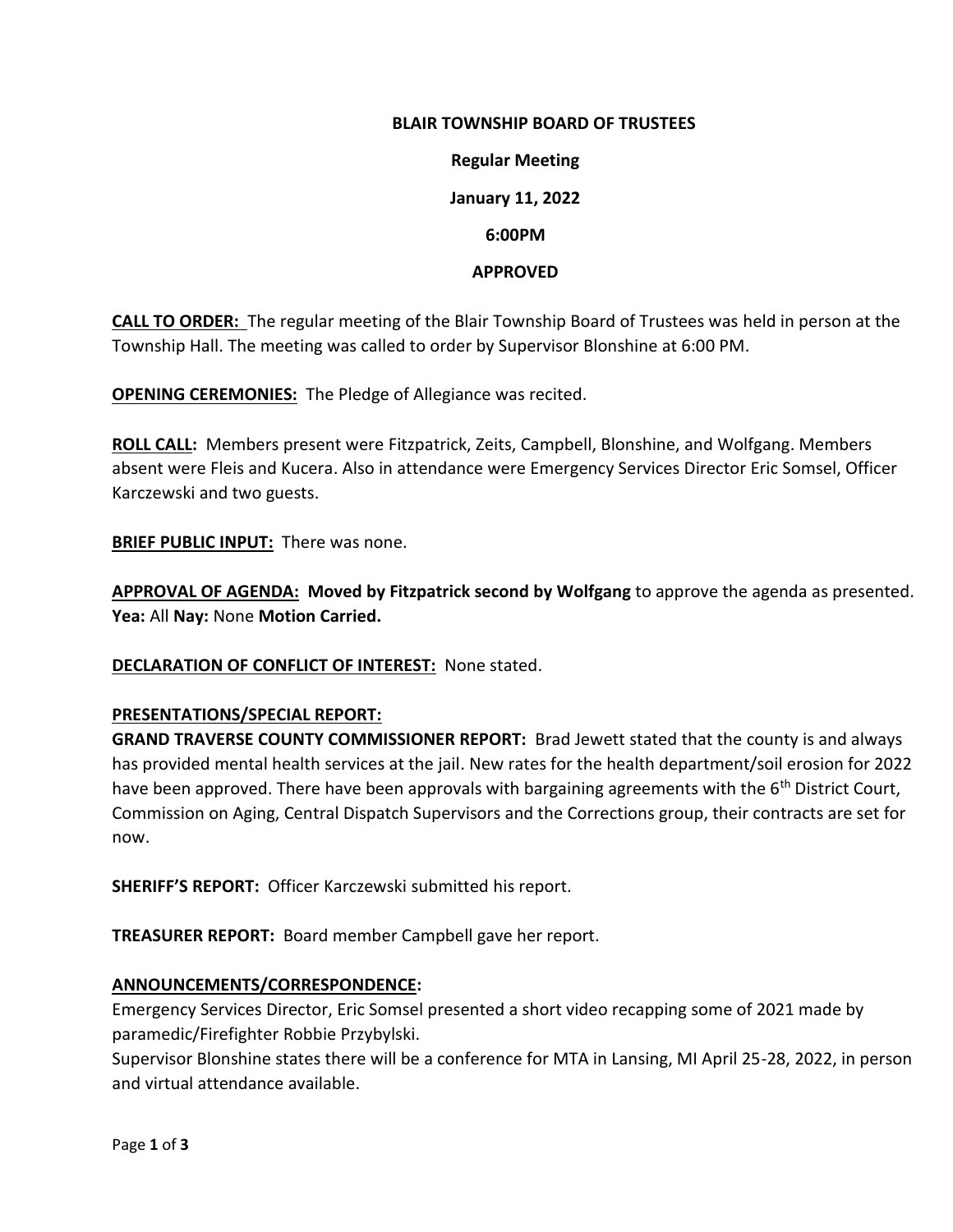Trustee Fitzpatrick states that the Water Loss Committee will meet January 21, 2022, at 9:00 AM with BS&A if anyone has questions, they would like to submit.

Supervisor Blonshine reported that she and OEO Jerome has requested two formal hearings regarding two separate Township Junk Ordinance Violations, many citations have been given regarding the violations. Blair Township attorneys will attend this hearing in front of a Judge to help resolve problems. Supervisor Blonshine also states that a new resident to Blair Township called the offices inquiring to whether the Township has an agreement with any of the local garbage companies to offer a discounted rate to residents, Blonshine thinks this is a good idea and maybe something we should look into for the future as it would not only save residents money, it offers less road usage which cuts down on deterioration of shoulder of the road.

**CONSENT CALENDAR: Moved by Wolfgang second by Zeits** to approve the consent calendar as presented. **Yea:** Zeits, Wolfgang, Campbell, Blonshine, and Fitzpatrick. **Nay:** None **Motion Carried.**

| <b>FUND</b>         | <b>CHECK NUMBERS</b> | <b>TOTALS</b> |            | <b>REPORTS</b>                 |
|---------------------|----------------------|---------------|------------|--------------------------------|
| Pooled Operating    | #5363-5705           |               | 69,753.37  | <b>EMS Report</b>              |
| Trust & Agency Fund | #1109                |               | 6,907.41   | Water Dept. Report             |
| Tax Account         | #6836-6862           |               | 247,279.75 | <b>Minutes Regular Meeting</b> |
| Payroll Check       | #1830-1836           |               | 25,098.46  | November 9, 2021.              |
| Direct Deposit/EFT  |                      |               | 113,866.07 |                                |

## **UNFINISHED BUSINESS:** None

### **NEW BUSINESS:**

- **A. Resolution #2022-01 Performance Resolution for Municipalities Moved by Blonshine second by Fitzpatrick** to approve Resolution #2022-01 Performance Resolution for Municipalities as presented. **Yea:** Campbell, Fitzpatrick, Wolfgang, Zeits and Blonshine. **Nay:** None. **Motion carried.**
- **B. Recommendation of hiring JML Design Group of Architect of Record for Emergency Services New Station.**

Supervisor Blonshine, Emergency Services Director Eric Somsel, Trustees Fitzpatrick, and Zeits reviewed the four proposals received; it is their opinion that JML Design Group had the best option.

**Moved by Wolfgang second by Fitzpatrick** to hire JML Design Group of Architect of Record for Emergency Services new station. **Yea:** Zeits, Blonshine, Fitzpatrick, Campbell, and Wolfgang. **Nay:**  None. **Motion carried.** 

**C. Amendment to the Fire Protection Contract with Mayfield Township.**

**Moved by Wolfgang second by Zeits** to amend the Fire Protection contract with Mayfield Township as presented. **Yea:** Wolfgang, Fitzpatrick, Zeits, Blonshine and Campbell. **Nay:** None. **Motion carried.**